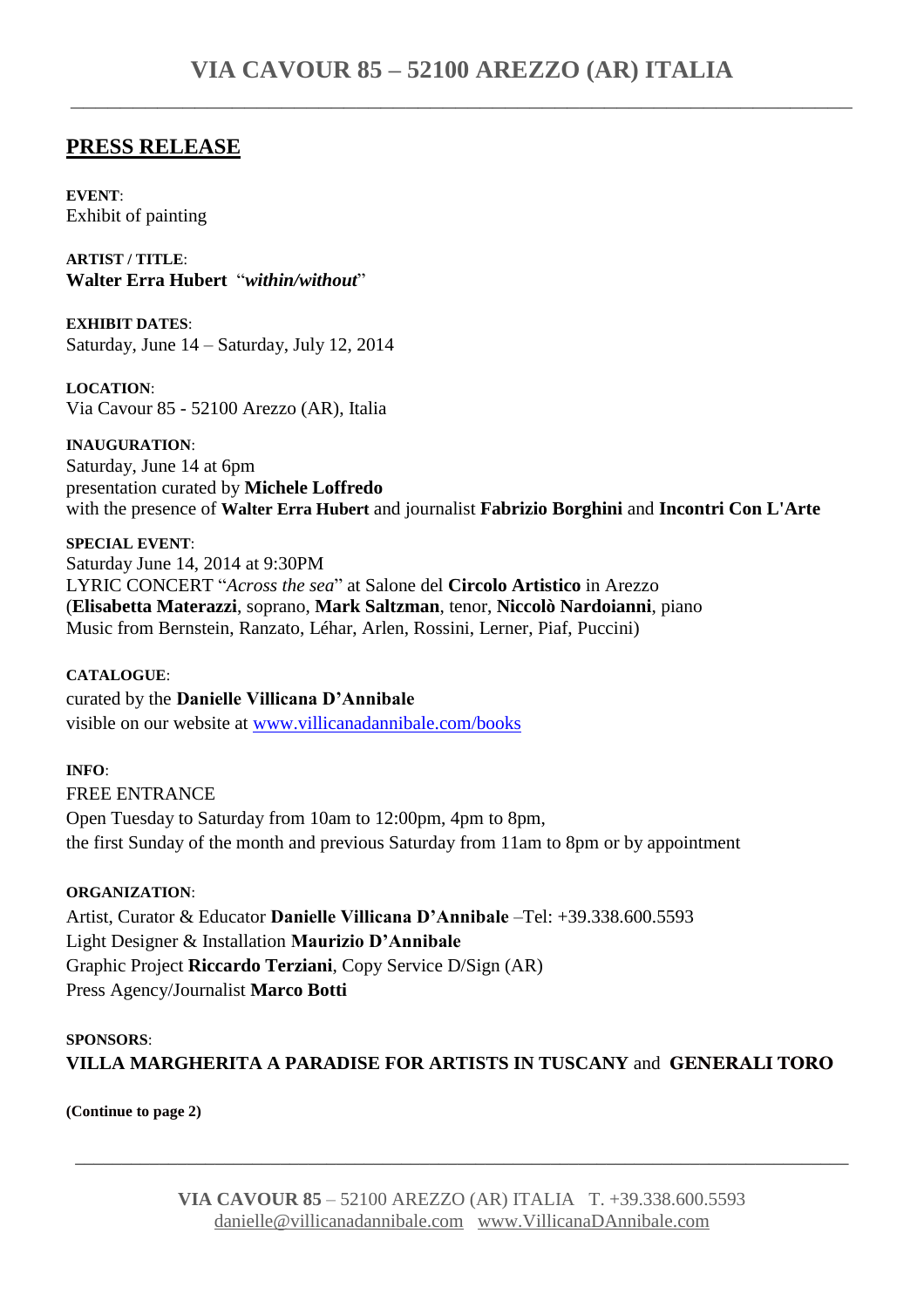## **PRESS RELEASE**

# **within/without Walter Erra Hubert exhibits in Arezzo from June 14 to July 12, 2014**

At **Via Cavour 85** in Arezzo, on Saturday, June 14, 2014 at 6PM, we are pleased to present the solo exhibition of painting of **Walter Erra Hubert** by the title of *within/without*.

The exposition, curated by art critic and historian **Michele Loffredo**, director of the Vasari Museum, and artist and Californian curator **Danielle Villicana D'Annibale**, will host a selection of recent paintings, never before displayed in Arezzo, of the noted American artist, in conjunction with the  $2<sup>nd</sup>$  edition of *Icastica Art Events*.

Internationally acclaimed, as well as founder and creative director and visionary of **Silver Birches** of Pasadena (California), Walter for over forty years has worked on projects for prestigious clients all over the world, including the National Academy of Recording Arts and Sciences (The Grammys) and the Academy of Motion Pictures Arts and Sciences (The Oscars).

The solo exhibition presents fascinating abstract visions and includes a selection of six large acrylic paintings and one "monograph," a technique dear to the artist.

The exhibit will remain visible, at free entrance, until Saturday, July 12, 2014, with the following hours: Tuesday to Saturday, from 4PM to 8PM, Saturday, July 5 and Sunday, July 6 from 11AM to 8PM, or by appointment.

At the inauguration will be present journalist **Fabrizio Borghini** and his troupe from the television transmission of his creation Incontri con l'Arte.

The catalogue, curated by Danielle Villicana D'Annibale with a critical essay by Michele Loffredo will accompany the exhibit.

For this special occasion, a beautiful lyric concert will follow the inauguration of the exhibit at 9:30PM, also at free entrance, at the **Circolo Artistico** of Arezzo at Corso Italia, 108. The performance, entitled *Across the sea*, will include music by Bernstein, Ranzato, Léhar, Arlen, Rossini, Lerner, Piaf and Puccini. **Elisabetta Materazzi**, soprano from Arezzo, will sing with **Mark Saltzman**, noted American tenor from Pasadena, accompanied by **Niccolò Nardoianni** on piano.

Special thanks to the president of the "Circolo Artistico" **Carlo Cigna** for his kindness and availability, allowing us to celebrate this artistic and cultural exchange between the cities of Pasadena and Arezzo.

**(Continue to page 3)**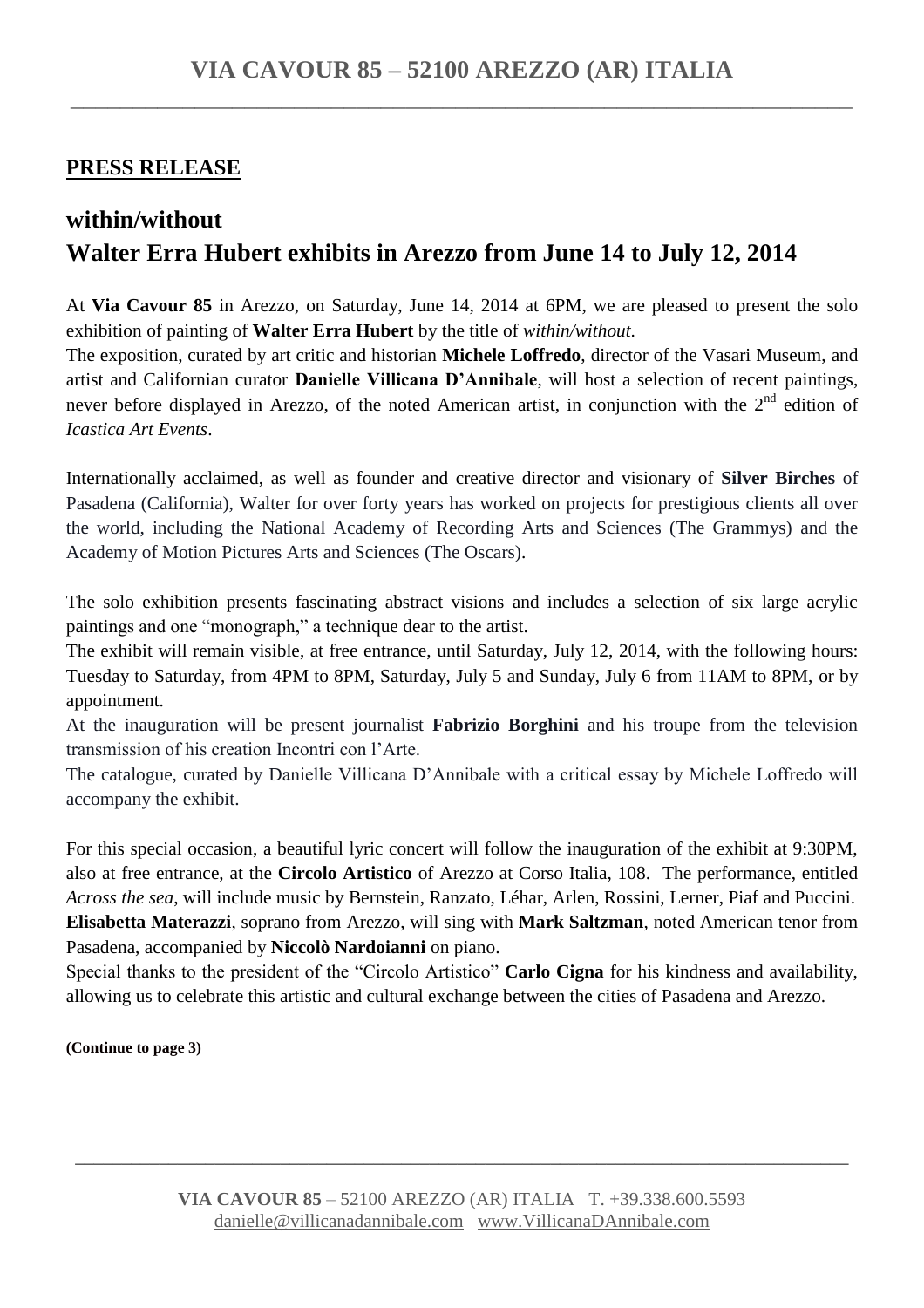Michele Loffredo accurately describes the art of the American artist:

"*Not held back by the logic of thought and born of the visceral necessity to thrust beyond, painting for Hubert is an exercise of ascending: the canvas is the secret mirror which reflects the voyage of the soul, it makes itself mediator with the unknown, on it the revelations of the impalpable are camped, of the inexpressible, presences as intangible apparitions that recall abyssal memories deposited within the unconscious.*

*The Californian artist compares himself with absolute terms, realizing in a holistic vision a painting that is a sinking symbolic connection between the deepest states of the self, the initiatory voyage of the heroes that departing from their world in crisis, by way of the overcoming of trials, attaining a new awareness. At the base of all art there is always a transformation of man in a process of becoming infinite, to integrate progressively into the deepest parts of the unconscious, towards totality, because not bringing to the conscience the visions of the psyche is equal to not being aware of existing*."

Last April Hubert exhibited in Arezzo for the first time, participating in the 35° edition of *OroArezzo* with the group exhibition, *Fineries in contemporary art*, curated by Danielle Villicana D'Annibale at the Arezzo Fiere & Congressi.

The new edition of *Icastica Art Events* in Arezzo, Tuscany, became a perfect occasion to invite once again the artist to Arezzo, and to display a selection of his most recent works, in conjunction with the event.

Hubert has participated in numerous solo and group exhibitions. His works are present in prestigious private and public collections on an international level including *The Times Mirror Corporation* and *Pacific Bell*.

#### **Brief biography:**

**Walter Erra Hubert** was born in raised in Southern California. His education and formal training as a painter began at an early age, and culminated in a Master's degree in Painting and Drawing from The Otis Art Institute in Los Angeles. While still in school, Walter began showing his work at several prestigious galleries in Los Angeles, eventually finding homes as part of the permanent private holdings of Otis Chandler, Tom Brokaw, the Los Angeles Times, AT&T and many other important collections.

Over the years Walter's creative output has also been featured at the Los Angeles County Art Museum, the San Diego Museum of Art, and the Newport Art Museum.

In addition to his painting accomplishments, Walter is an internationally recognized lecturer on art and design. He has been the keynote presenter at the International Festival of Flowers in Belfast, Ireland, as well as a guest lecturer at the San Francisco De Young Museum of Fine Art, the Baltimore Museum of Art, and the Santa Barbara Museum of Art.

Walter's bestselling book of floral photography, Naked: Flowers Exposed (HarperCollins) has become a seminal text for many college and University photography courses throughout the country.

**(Continue to page 4)**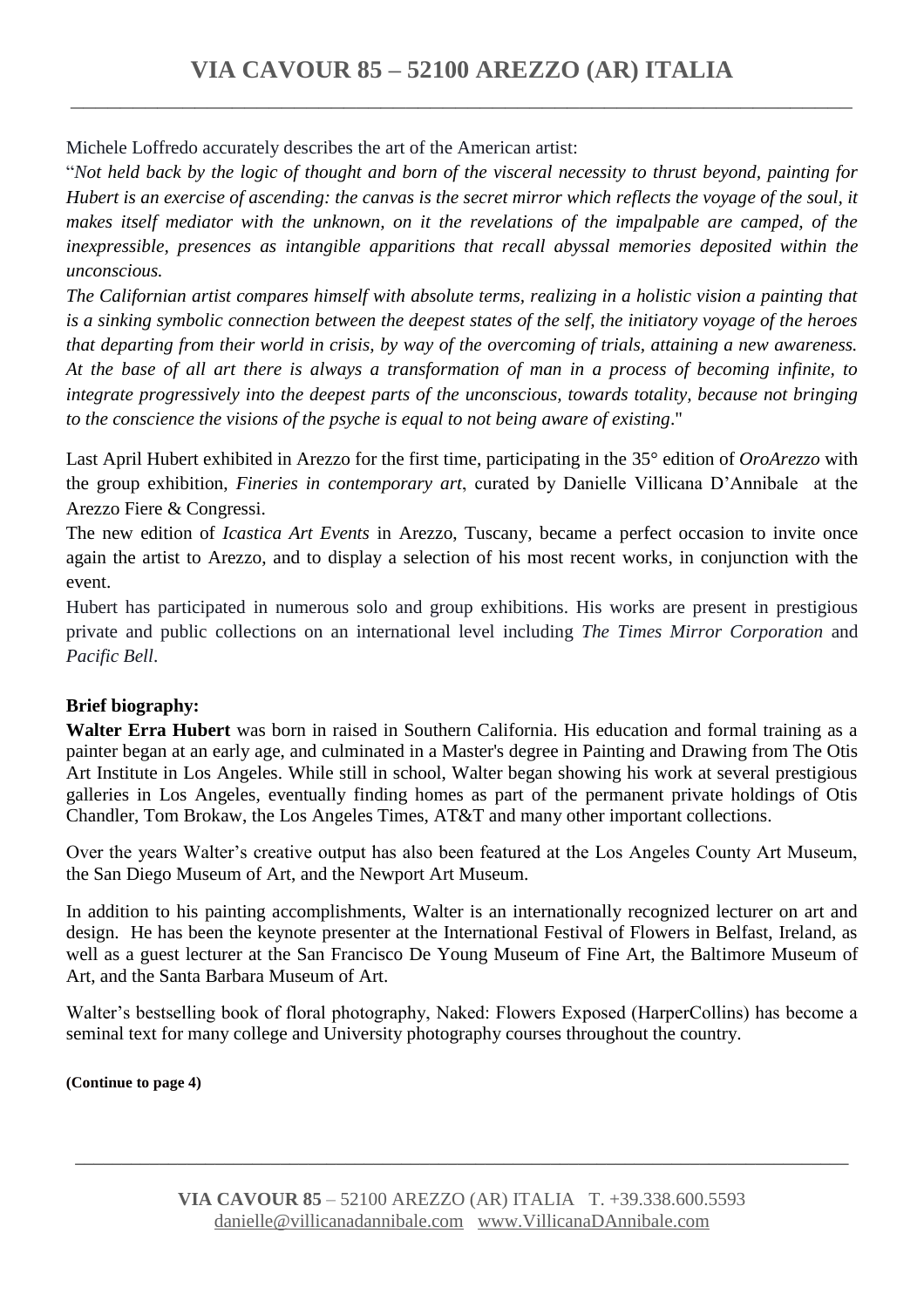Walter founded one of the most successful design studios in the United States, Silver Birches in 1976. He and his company are sought after for their cutting edge design aesthetic, and for creating many of the most spectacular and innovative environmental installations throughout the country.

He has worked as designer and art director on fashion shoots for Calvin Klein, Ralph Lauren and Gianni Versace, and continues to design and produce large scale events for Steven Spielberg, Bruce Springsteen, Jeffrey Katzenberg, Dustin Hoffman, Joel Silver, Jennifer Aniston, Tom Cruise, DreamWorks and The Disney Companies to name but a few.

He recently served as the creative director and co-producer for the closing event at the Venice Film Festival and the Biennale for five thousand guests in Piazza San Marco.

Walter currently divides his time between his studio in Pasadena, California and his Sermoneta studio in Lazio.

For further information, please contact Danielle Villicana D'Annibale at [danielle@villicanadannibale.com](mailto:danielle@villicanadannibale.com) or +39.338.600.5593.

Please follow and share with Danielle Villicana D'Annibale and Via Cavour 85 on Facebook (@viacavour85Arezzo), Twitter (@ViaCavour85AR), Pinterest (pinterest.com/daniellevillica), Google+ (@Danielle Villicana D'Annibale) or via the hashtags #WalterErraHubert and #ViaCavour85.

\_\_\_\_\_\_\_\_\_\_\_\_\_\_\_\_\_\_\_\_\_\_\_\_\_\_\_\_\_\_\_\_\_\_\_\_\_\_\_\_\_\_\_\_\_\_\_\_\_\_\_\_\_\_\_\_\_\_\_\_\_\_\_\_\_\_\_\_\_\_\_\_\_\_\_\_\_\_\_\_\_\_\_



#### **EXHIBITION SPACE, INTERNATIONAL ART CLUB, ART WORKSHOPS & ENGLISH**

**Villa Margherita a Paradise for Artists in Tuscany**, a project created by Danielle Villicana D'Annibale, founder and creative director of **Via Cavour 85**, an alternative exhibition space for contemporary art in Tuscany. Danielle is an artist, curator and educator and offers courses in *fresco, painting, art* and *English*.

The American has a Bachelor of Arts in Art History and the Visual Arts from the United States, a diploma from the Academy of Fine Arts in Rome (Accademia di Belle Arti Roma) and obtains a Tefl diploma for Teaching English as a Second Language.

Please visit our website for more information [http://www.villicanadannibale.com](http://www.villicanadannibale.com/) or contact her directly at +39.338.600.5593 or [danielle@villicanadannibale.com.](mailto:danielle@villicanadannibale.com)

**(Continue to page 5)**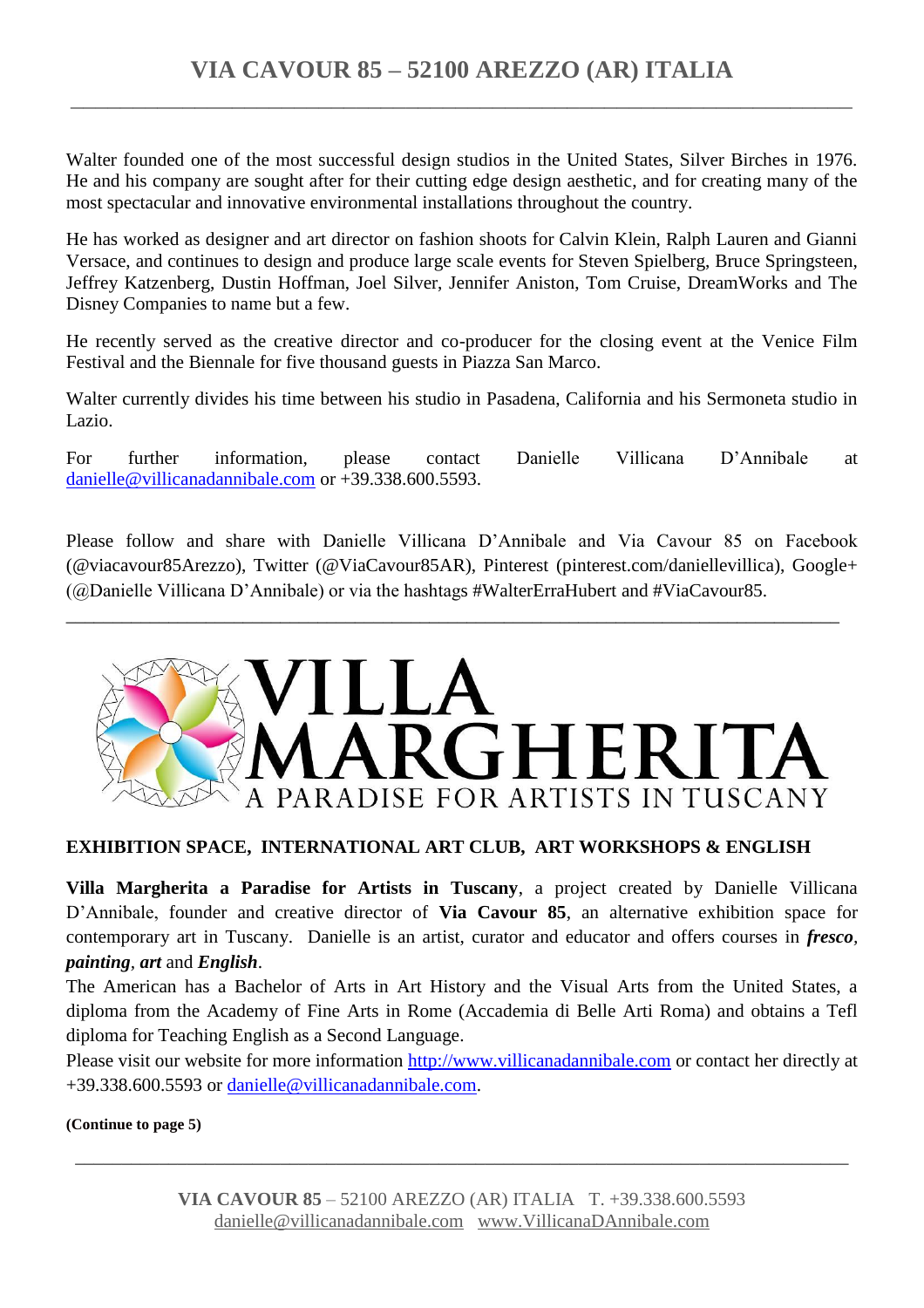# **VIA CAVOUR 85 – 52100 AREZZO (AR) ITALIA** \_\_\_\_\_\_\_\_\_\_\_\_\_\_\_\_\_\_\_\_\_\_\_\_\_\_\_\_\_\_\_\_\_\_\_\_\_\_\_\_\_\_\_\_\_\_\_\_\_\_\_\_\_\_\_\_\_\_\_\_\_\_\_



WALTER ERRA HUBERT





Catalogo | Catalogue<http://villicanadannibale.com/book/1851/walter-erra-hubert-within-without>

**(Continue to page 6)** 

**VIA CAVOUR 85** – 52100 AREZZO (AR) ITALIA T. +39.338.600.5593 [danielle@villicanadannibale.com](mailto:danielle@villicanadannibale.com) [www.VillicanaDAnnibale.com](http://www.villicanadannibale.com/)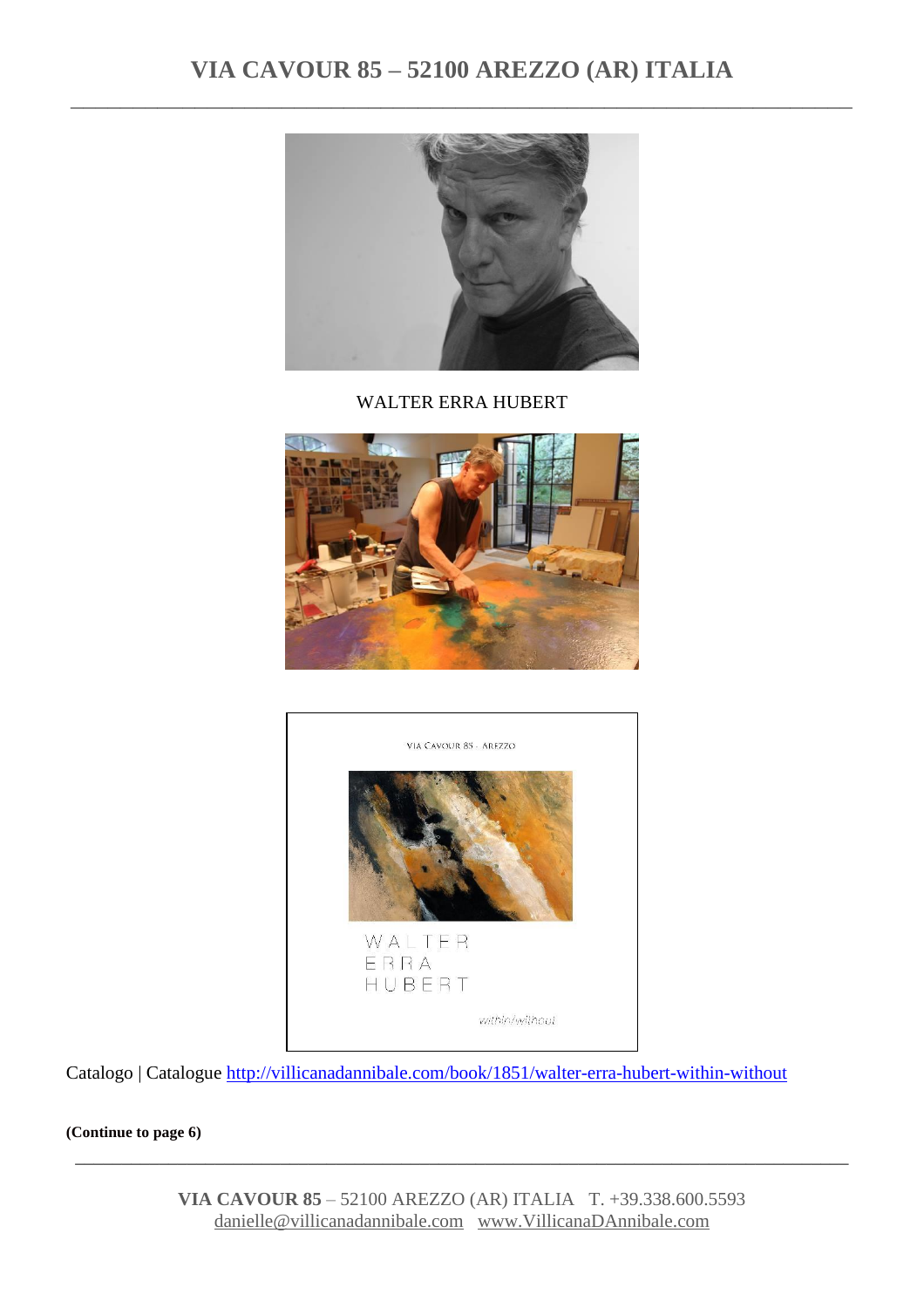

**(Continue to page 7)**